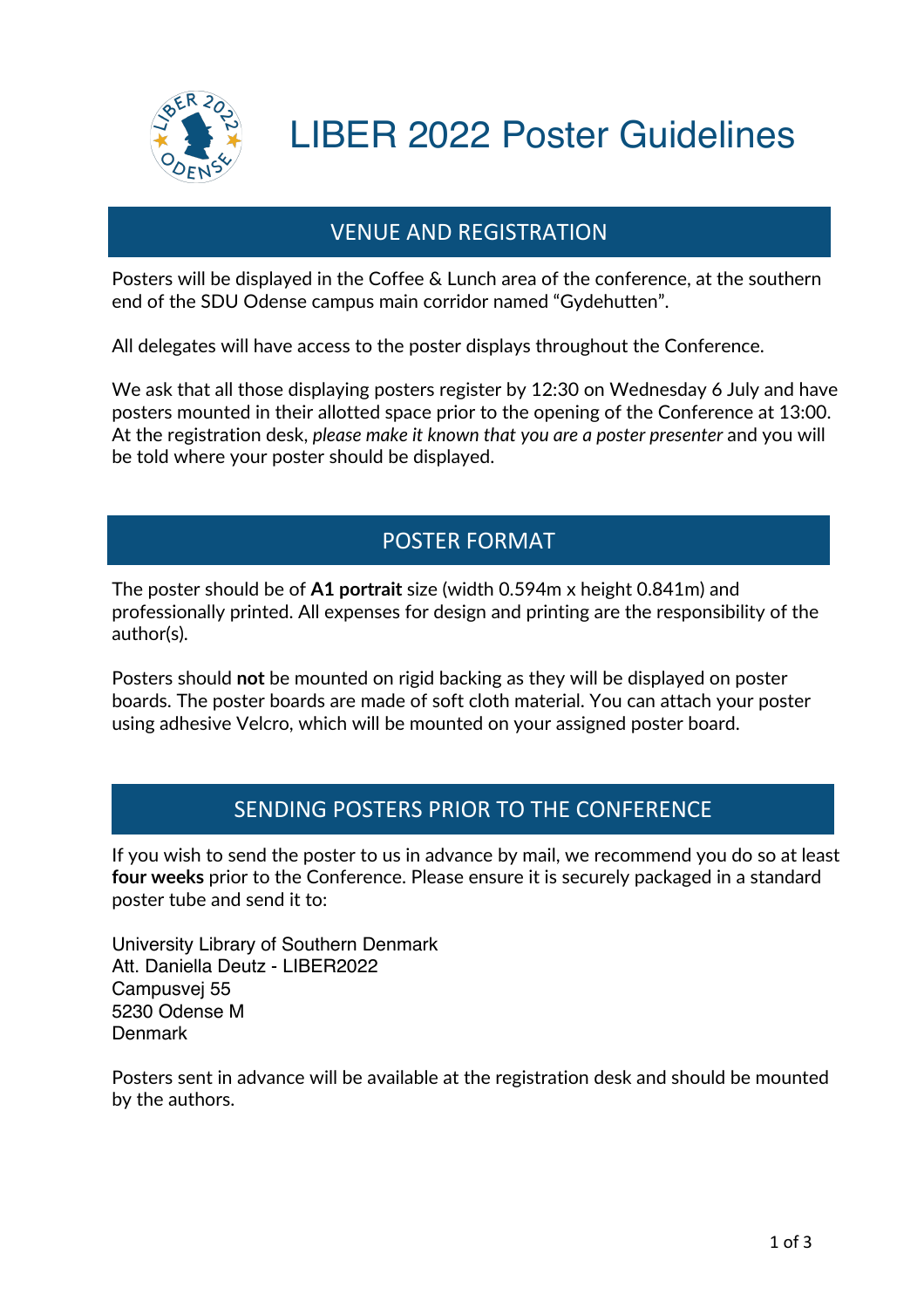

# LIBER 2022 Poster Guidelines

# ELECTRONIC VERSION (PDF)

The final version of the printed poster should be submitted as a PDF file for publishing online via the LIBER Conference website. Please email the file with the subject heading 'Poster Paper: Lead Presenter's Name' to LIBER2022@sdu.dk by **9:00, Monday 13 June**.

Use the following convention when naming your PDF file: *Poster\_FirstnameSurname\_LIBER\_2022* using the lead presenter's name

For example: *Poster\_RitaJenssen\_LIBER\_2022.pdf*

If the file size is too large to email, please contact us to make alternative arrangements.

### POSTER PRESENTATION AT THE CONFERENCE (POWERPOINT)

Poster authors have the option to give a one-minute presentation on their poster – using slides, a video, or whatever captures their imagination – contained in a PowerPoint presentation. This will take place at 11:40 on Thursday 7 July in the Plenary room (U45). If you are presenting at this session, please also send your **PowerPoint file in 16:9 format** to LIBER2022@sdu.dk by **9:00, Monday 13 June**.

Videos should be embedded into the PowerPoint file and set to autoplay when that slide loads. If using timings on slides or embedding a video, please ensure the total length of the PowerPoint presentation is 60 seconds or less. Please test your presentation on a Windows PC to ensure compatibility with our IT systems.

Use the following convention when naming your PowerPoint file: *PosterPresentation\_FirstnameSurname\_LIBER 2022* using the lead presenter's name

For example: *PosterPresentation\_RitaJenssen\_LIBER2022.pptx*

If the file size is too large to email, please contact us to make alternative arrangements.

## BEST POSTER PRIZE

A best poster competition will run during the conference. Delegates will be able to vote for their favorite poster at the LIBER desk until Thursday and the poster award will be presented to the winning poster authors during the conference reception.